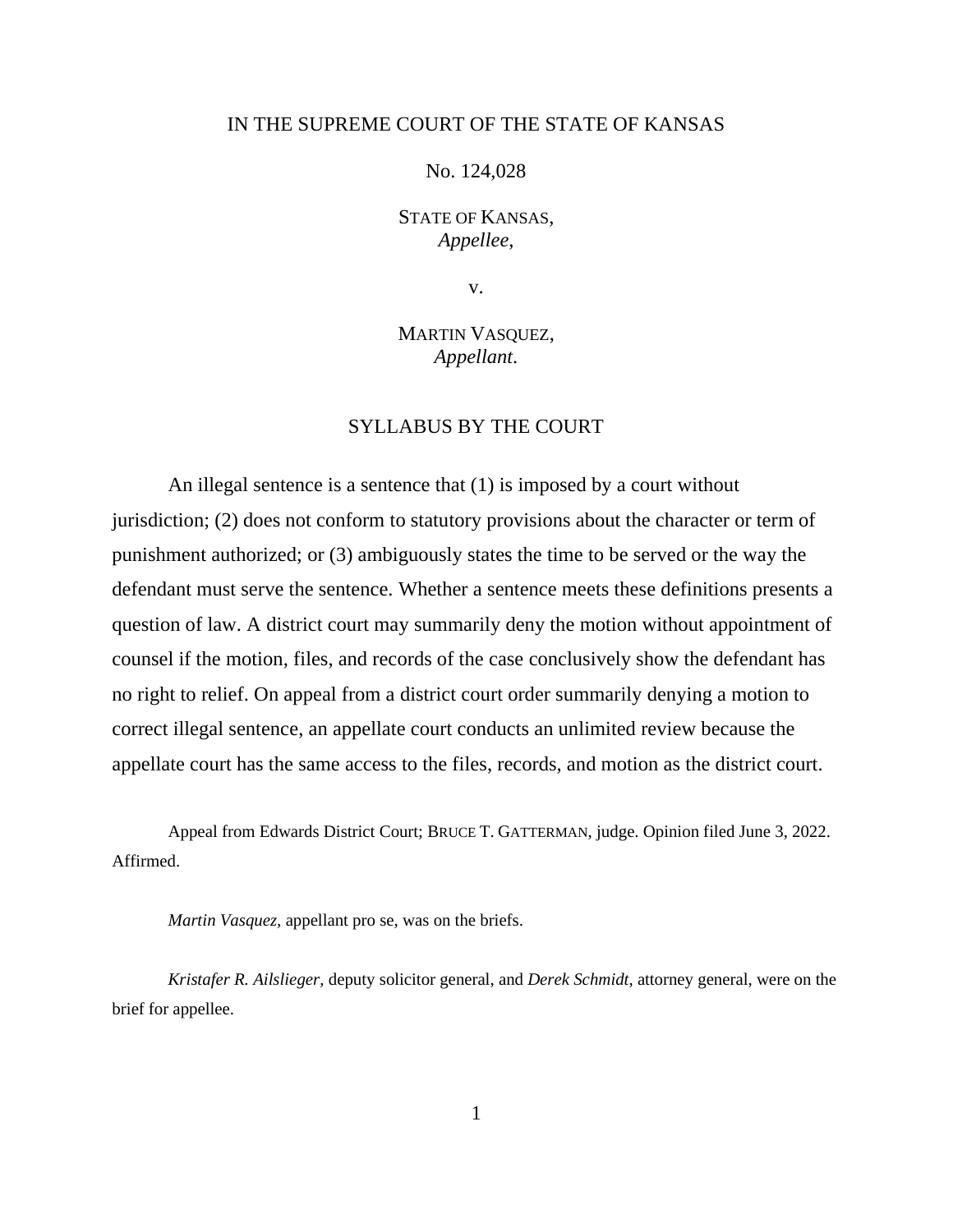The opinion of the court was delivered by

LUCKERT, C.J.: Martin Vasquez challenges the district court's summary denial of his motions to correct illegal sentences for three counts of first-degree murder, one count each of aggravated robbery and felony theft, and one count of misdemeanor theft. Vasquez' claims do not fall within the narrow statutory definition of illegal sentence. We thus affirm the district court's summary dismissal of Vasquez' motions.

## FACTUAL AND PROCEDURAL BACKGROUND

The facts of the underlying crime are set forth in Vasquez' direct appeal, *State v. Vasquez*, 287 Kan. 40, 194 P.3d 563 (2008). Highly summarized, an Edwards County District Court jury convicted Vasquez of three counts of first-degree murder, one count each of aggravated robbery, aggravated burglary, and felony theft, and one count of misdemeanor theft after his estranged wife, her father, and her new boyfriend died from gunshot wounds to the head. The sentencing judge imposed three consecutive sentences of a maximum of life and a minimum of 40 years for the first-degree murder convictions.

He appealed, and this court affirmed all convictions except one for aggravated burglary. 287 Kan. at 62.

Sometime later, Vasquez filed a motion for postconviction relief under K.S.A. 60- 1507. The district court denied the motion, and the Court of Appeals affirmed that judgment. *Vasquez v. State*, No. 106,505, 2014 WL 4080025 (Kan. App. 2014) (unpublished opinion), *rev. denied* 302 Kan. 1022 (2015).

The current proceedings began in March 2020, with a series of pro se motions. In the motions, Vasquez attacks his convictions. He argues insufficient evidence supported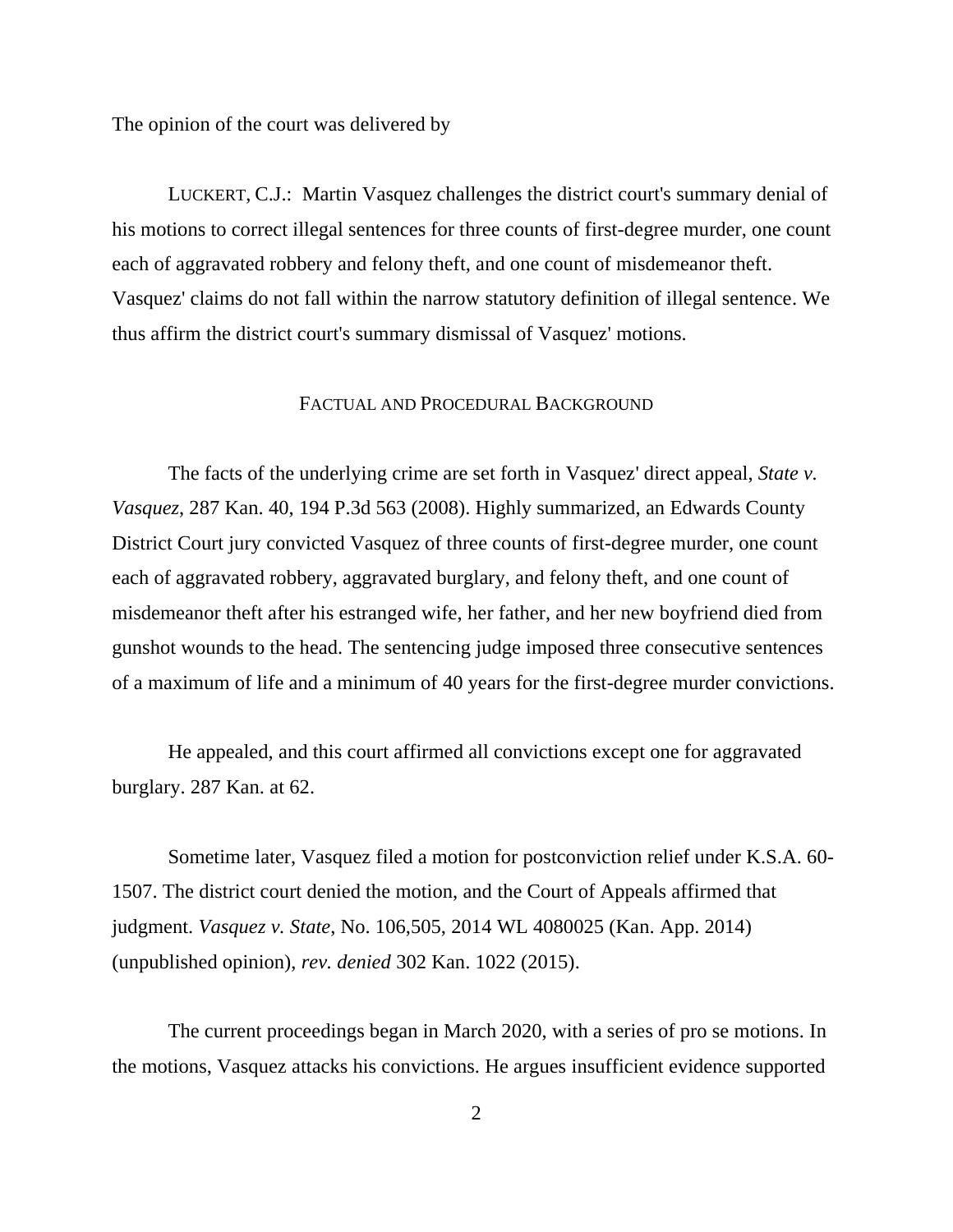the theft of a handgun count, the court should not have admitted assorted items of forensic evidence because of *Brady* violations, law enforcement falsely arrested him, and he is innocent.

The district court consolidated the motions and summarily denied them, finding that none of the motions raised a substantial issue of law or fact that would support the narrow grounds for relief allowed under K.S.A. 2020 Supp. 22-3504, the motion for illegal sentence statute. Because Vasquez had made passing references to K.S.A. 60-1501 and K.S.A. 60-1507, the judge also addressed the reasons Vazquez had no right to relief under those statutes.

Vasquez appeals, and this court has jurisdiction under K.S.A. 2020 Supp. 22- 3601(b)(3) (vesting appellate jurisdiction over cases in which maximum sentence of life imprisonment imposed).

## ANALYSIS

Vasquez framed his motions as ones to correct an illegal sentence under K.S.A. 2020 Supp. 22-3504(a). Longstanding caselaw and, more recently, the illegal sentence statute define an illegal sentence as a sentence that (1) is imposed by a court without jurisdiction; (2) does not conform to statutory provisions about the character or term of punishment authorized; or (3) ambiguously states the time to be served or how the defendant must serve the sentence. K.S.A. 2020 Supp. 22-3504(c)(1); *State v. Sartin*, 310 Kan. 367, 370, 446 P.3d 1068 (2019).

Whether a sentence meets these definitions presents a question of law. A district court may summarily deny the motion without appointment of counsel if the motion, files, and records of the case conclusively show the defendant has no right to relief.